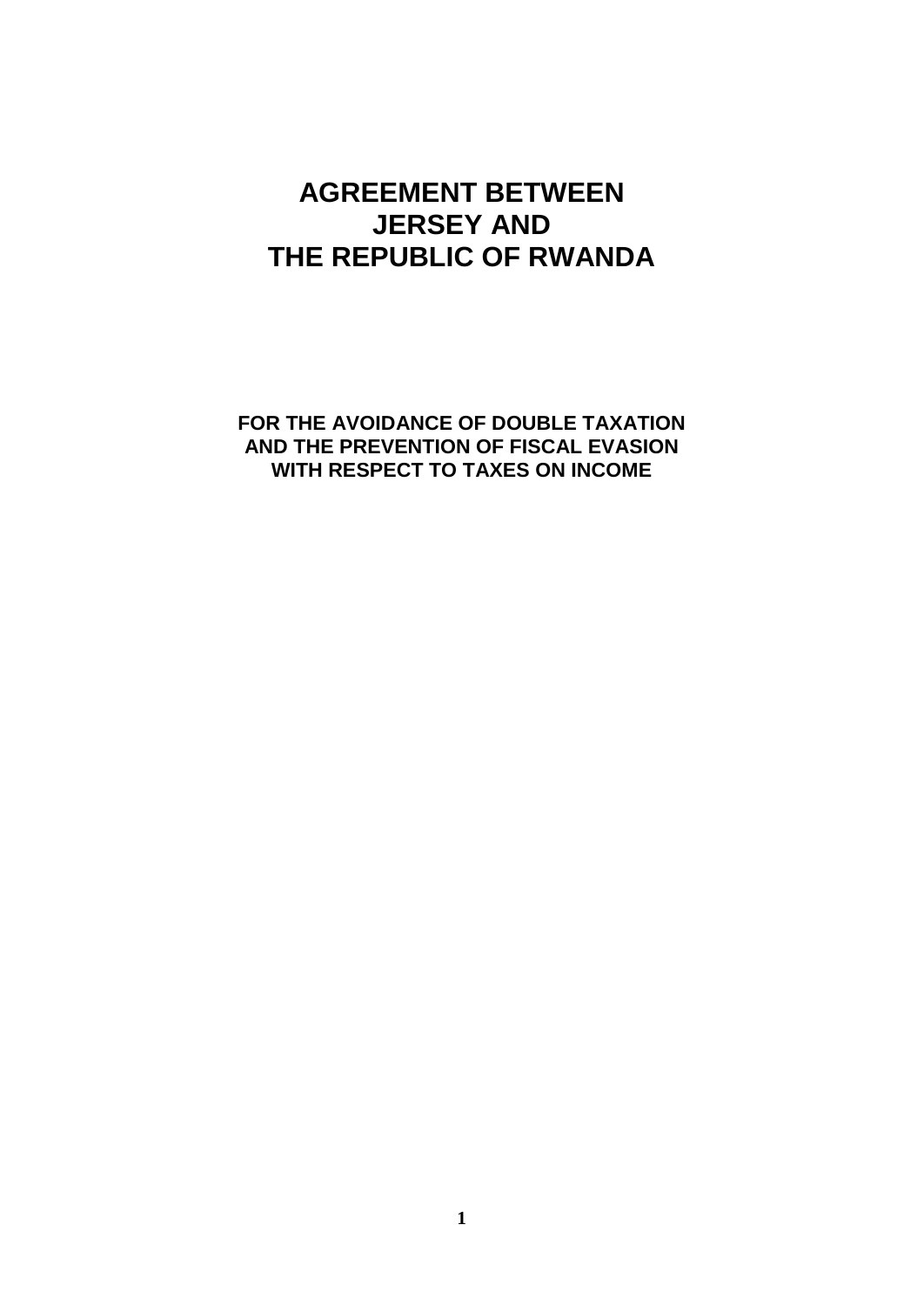# **Table of Contents**

| Artilcle 16: Directors' Fees and Remuneration of Top-Level Managerial Officials 13 |  |
|------------------------------------------------------------------------------------|--|
|                                                                                    |  |
|                                                                                    |  |
|                                                                                    |  |
|                                                                                    |  |
|                                                                                    |  |
| CHAPTER III: METHODS FOR ELIMINATION OF DOUBLE TAXATION  15                        |  |
|                                                                                    |  |
|                                                                                    |  |
|                                                                                    |  |
|                                                                                    |  |
|                                                                                    |  |
|                                                                                    |  |
|                                                                                    |  |
|                                                                                    |  |
|                                                                                    |  |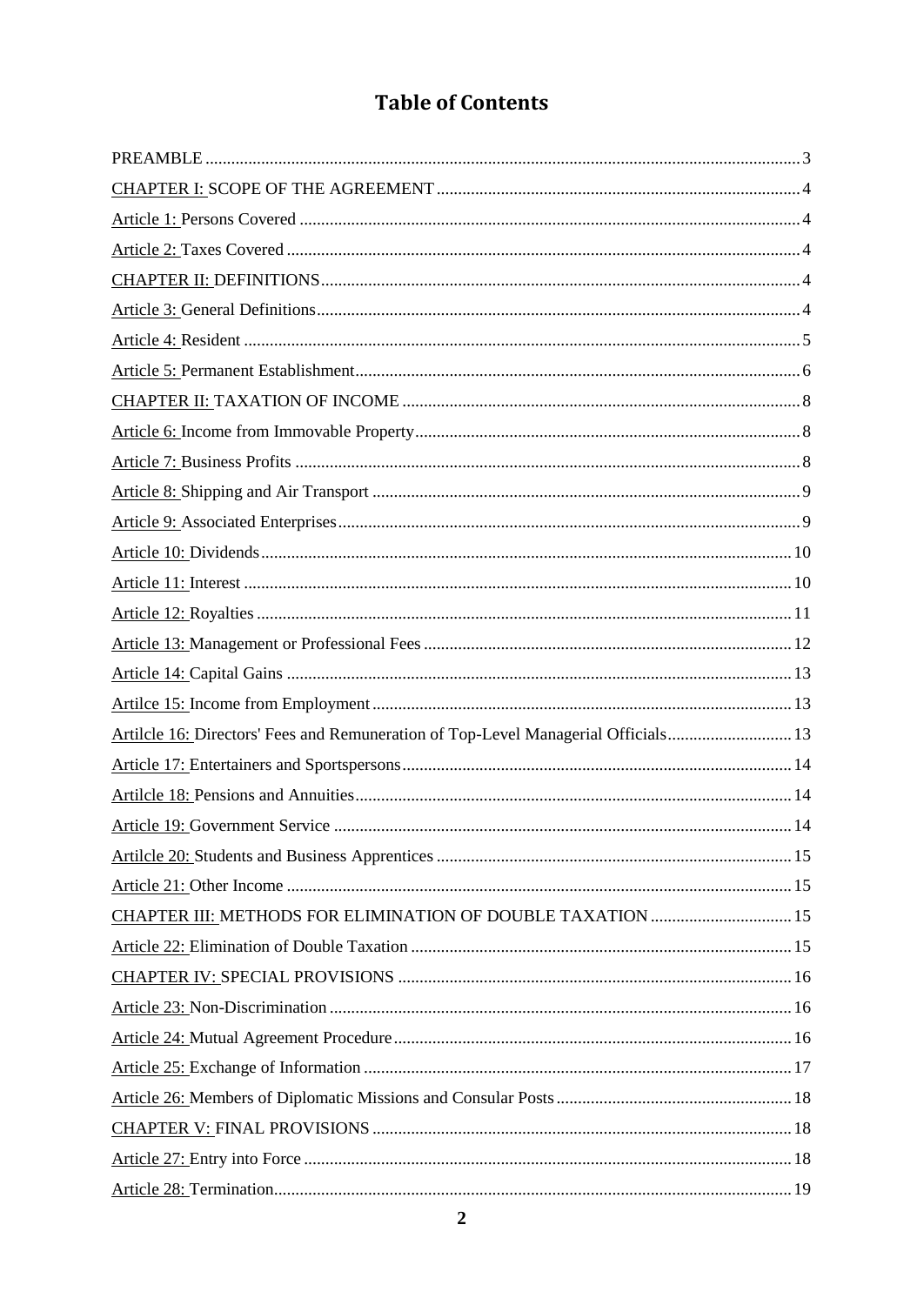# **PREAMBLE**

<span id="page-2-0"></span>Jersey and the Republic of Rwanda, desiring to conclude an agreement for the avoidance of double taxation and the prevention of fiscal evasion with respect to taxes on income, have agreed as follows: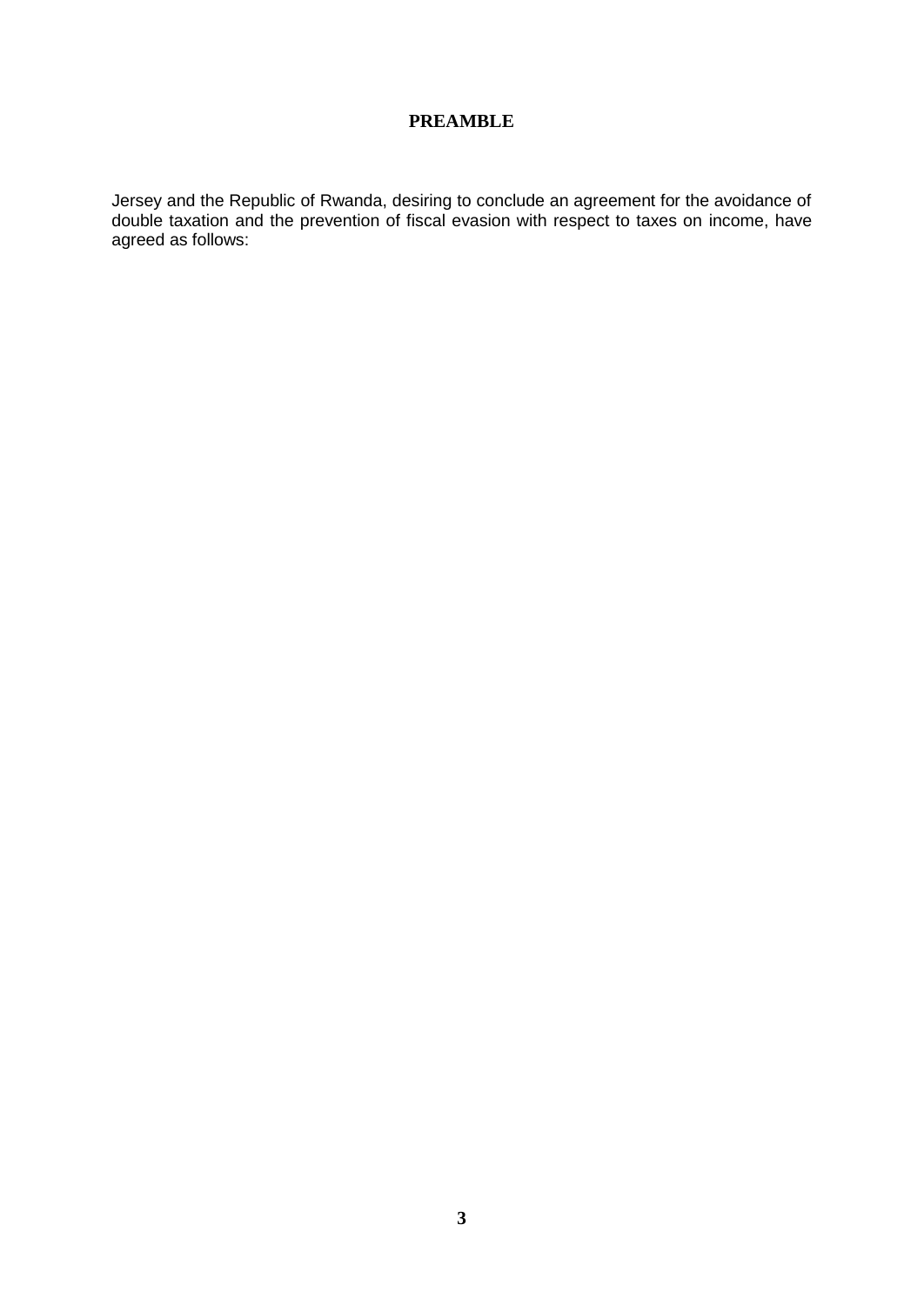## **CHAPTER I**

# **SCOPE OF THE AGREEMENT**

#### **Article 1 Persons Covered**

<span id="page-3-1"></span><span id="page-3-0"></span>This Agreement shall apply to persons who are residents of one or both of the Contracting Parties.

## **Article 2 Taxes Covered**

<span id="page-3-2"></span>1. This Agreement shall apply to taxes on income imposed on behalf of a Contracting Party or of its political subdivisions or local authorities, irrespective of the manner in which they are levied.

2. There shall be regarded as taxes on income all taxes imposed on total income or on elements of income, including taxes on gains from the alienation of movable or immovable property, as well as taxes on the total amounts of wages or salaries paid by enterprises.

- 3. The existing taxes to which the Agreement shall apply are in particular:
- (a) In Jersey:
	- the income tax

(hereinafter referred to as "Jersey tax");

- (b) in Rwanda:
	- (i) the personal income tax;
	- (ii) the corporate income tax;
	- (iii) the withholding taxes; and
	- (iv) the tax on rent of immovable properties

(hereinafter referred to as "Rwandan tax").

4. The Agreement shall apply also to any identical or substantially similar taxes that are imposed by either Contracting Party after the date of signature of the Agreement in addition to, or in place of, the existing taxes. The competent authorities of the Contracting Parties shall notify each other of any significant changes that have been made in their taxation laws.

## **CHAPTER II DEFINITIONS**

#### **Article 3 General Definitions**

- <span id="page-3-4"></span><span id="page-3-3"></span>1. For the purposes of this Agreement, unless the context otherwise requires:
- (a) the term "Jersey" means the Bailiwick of Jersey, including its territorial sea;
- (b) the term "Rwanda" means the Republic of Rwanda, and when used in a geographical sense, includes all the territory, lakes and any other area in the lakes and in the air within which Rwanda may exercise sovereign rights or jurisdiction in accordance with international law;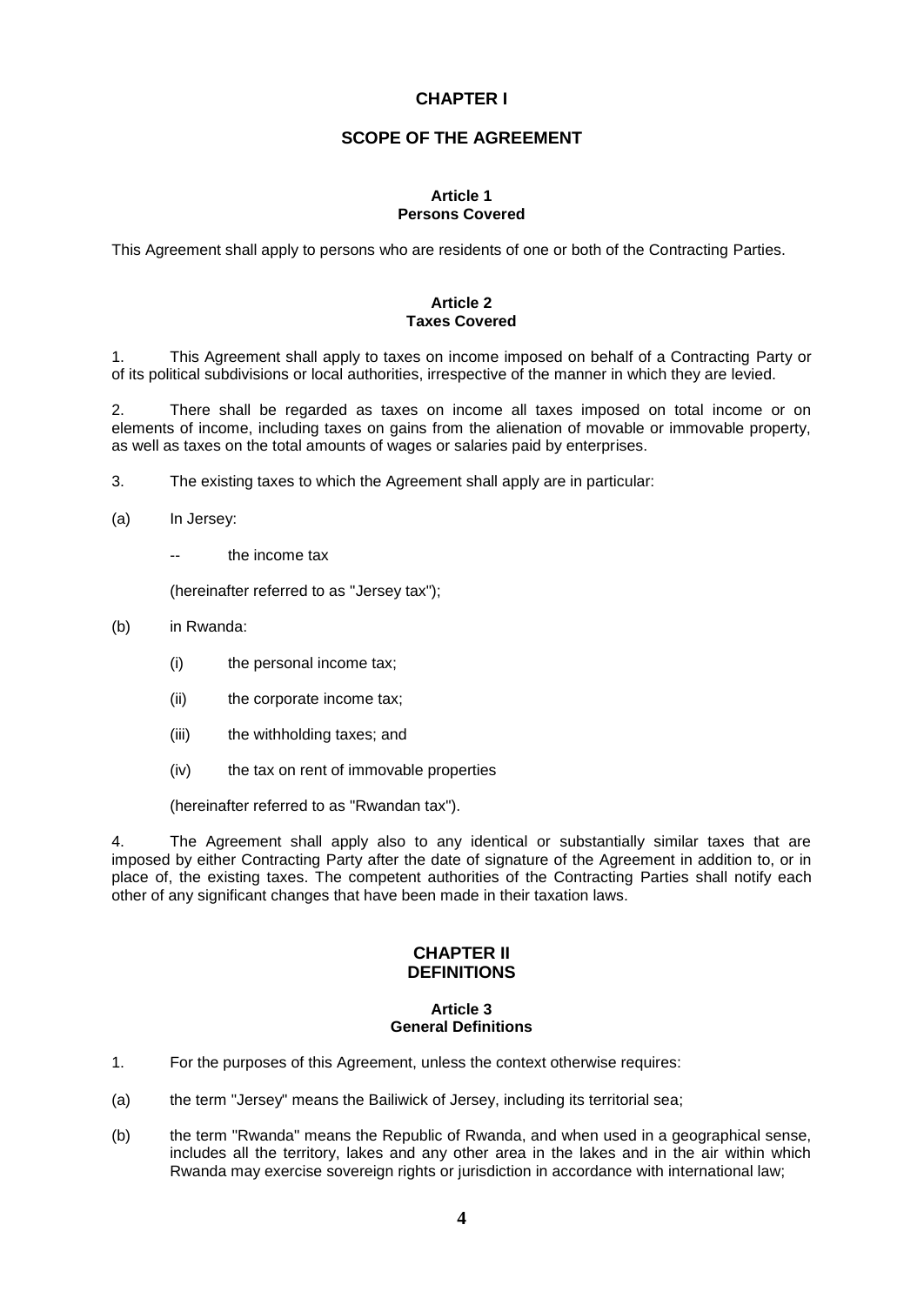- (c) the term "a contracting Party" and "the other Contracting Party" mean Jersey or Rwanda as the context requires;
- (d) the term "person" includes an individual, a company and any other body of persons;
- (e) the term "company" means any body corporate or any entity that is treated as a body corporate for tax purposes;
- (f) the term "enterprise" applies to the carrying on of any business;
- (g) the terms "enterprise of a Contracting Party" and "enterprise of the other Contracting Party" mean respectively an enterprise carried on by a resident of a Contracting Party and an enterprise carried on by a resident of the other Contracting Party;
- (h) the term "international traffic" means any transport by a ship or aircraft operated by an enterprise of a Contracting Party, except when the ship or aircraft is operated solely between places in the other Contracting Party;
- (i) the term "competent authority" means:
	- (i) in Jersey, the Treasury and Resources Minister or his authorised representative, and
	- (ii) in Rwanda, the Minister responsible for Finance or his authorised representative;
- (j) the term "national" means:
	- (i) in relation to Jersey, any individual resident in Jersey or any legal person, partnership or association deriving its status as such from the laws in force in Jersey, and;
	- (ii) in relation to Rwanda, any individual possessing the nationality or citizenship of Rwanda or any legal person, partnership or association deriving its status as such from the laws in force in a Contracting Party; and
- (k) the term "business" includes the performance of professional services and of other activities of an independent character.
- (l) the term "statutory body" or "public entity" means a body or entity, as the case may be, constituted by statute and performing only non-commercial functions which would otherwise be performed by the Government of a Contracting Party.

2. As regards the application of the Agreement at any time by a Contracting Party, any term not defined therein shall, unless the context otherwise requires, have the meaning that it has at that time under the law of that Party for the purposes of the taxes to which the Agreement applies, any meaning under the applicable tax laws of that Party prevailing over a meaning given to the term under other laws of that Party.

#### **Article 4 Resident**

<span id="page-4-0"></span>1. For the purposes of this Agreement, the term "resident of a Contracting Party" means any person who, under the laws of that Party, is liable to tax therein by reason of that person's domicile, residence, place of management or any other criterion of a similar nature, and also includes that Party and any political subdivision, local authority or statutory body thereof.

2. Where by reason of the provisions of paragraph 1 of this Article an individual is a resident of both Contracting Parties, then that individual's status shall be determined as follows: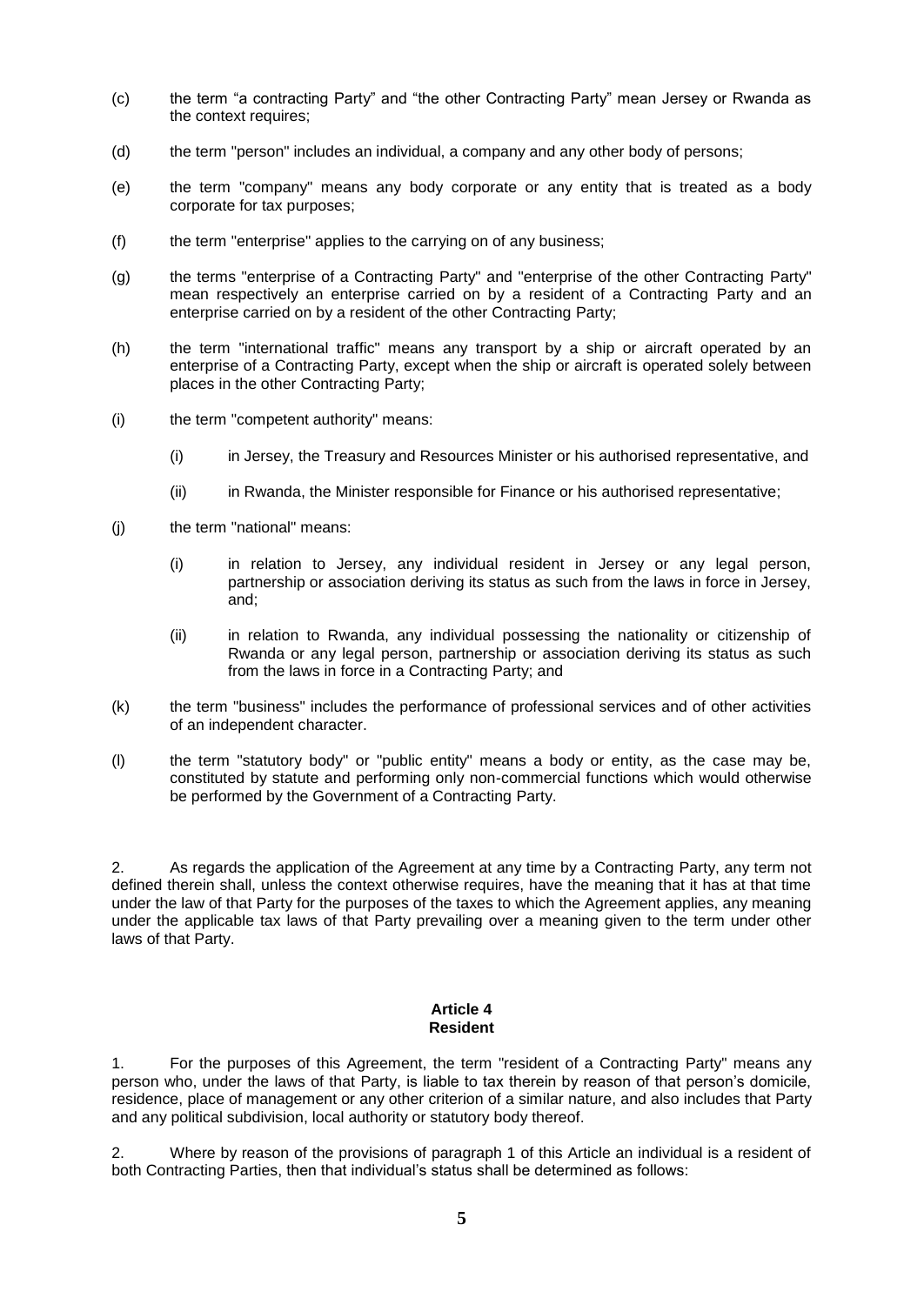- (a) the individual shall be deemed to be a resident only of the Party in which a permanent home is available to the individual; if a permanent home is available to the individual in both Parties, the individual shall be deemed to be a resident only of the Party with which the individual's personal and economic relations are closer (centre of vital interests);
- (b) if the Party in which the centre of vital interests of the individual is situated cannot be determined, or if the individual has not a permanent home available to the individual in either Party, the individual shall be deemed to be a resident only of the Party in which the individual has an habitual abode;
- (c) if the individual has an habitual abode in both Parties or in neither of them, the individual shall be deemed to be a resident only of the Party of which the individual is a national;
- (d) in any other case, the competent authorities of the Contracting Parties shall settle the question by mutual agreement.

3. Where by reason of the provisions of paragraph 1 a person other than an individual is a resident of both Contracting States, the competent authorities of the Contracting States shall endeavour to determine by mutual agreement the Contracting State of which such person shall be deemed to be a resident for the purposes of the Convention, having regard to its place of effective management, the place where it is incorporated or otherwise constituted and any other relevant factors. In the absence of such agreement, such person shall not be entitled to any relief or exemption from tax provided by this Convention except to the extent and in such manner as may be agreed upon by the competent authorities of the Contracting States.

## **Article 5 Permanent Establishment**

<span id="page-5-0"></span>1. For the purposes of this Agreement, the term "permanent establishment" means a fixed place of business through which the business of an enterprise is wholly or partly carried on.

- 2. The term "permanent establishment" includes especially:
- (a) a place of management;
- (b) a branch;
- (c) an office;
- (d) a factory;
- (e) a workshop;
- (f) a warehouse in relation to a person providing storage facilities for others;
- (g) a mine, an oil or gas well, a quarry or any other place of extraction of natural resources; and
- (h) a farm, plantation or other place where agricultural, forestry plantation or related activities are carried on.
- 3. The term "permanent establishment" also encompasses:
- (a) a building site, a construction, assembly or installation project or supervisory activities in connection therewith, but only if such site, project or activities last more than 6 months;
- (b) the furnishing of services, including consultancy services, by an enterprise through employees or other personnel engaged by the enterprise for such purpose, but only if activities of that nature continue (for the same or a connected project) within a Contracting Party for a period or periods aggregating more than 183 days in any twelve-month period.
- (c) for an individual, the performing of services in a Contracting State by that individual, but only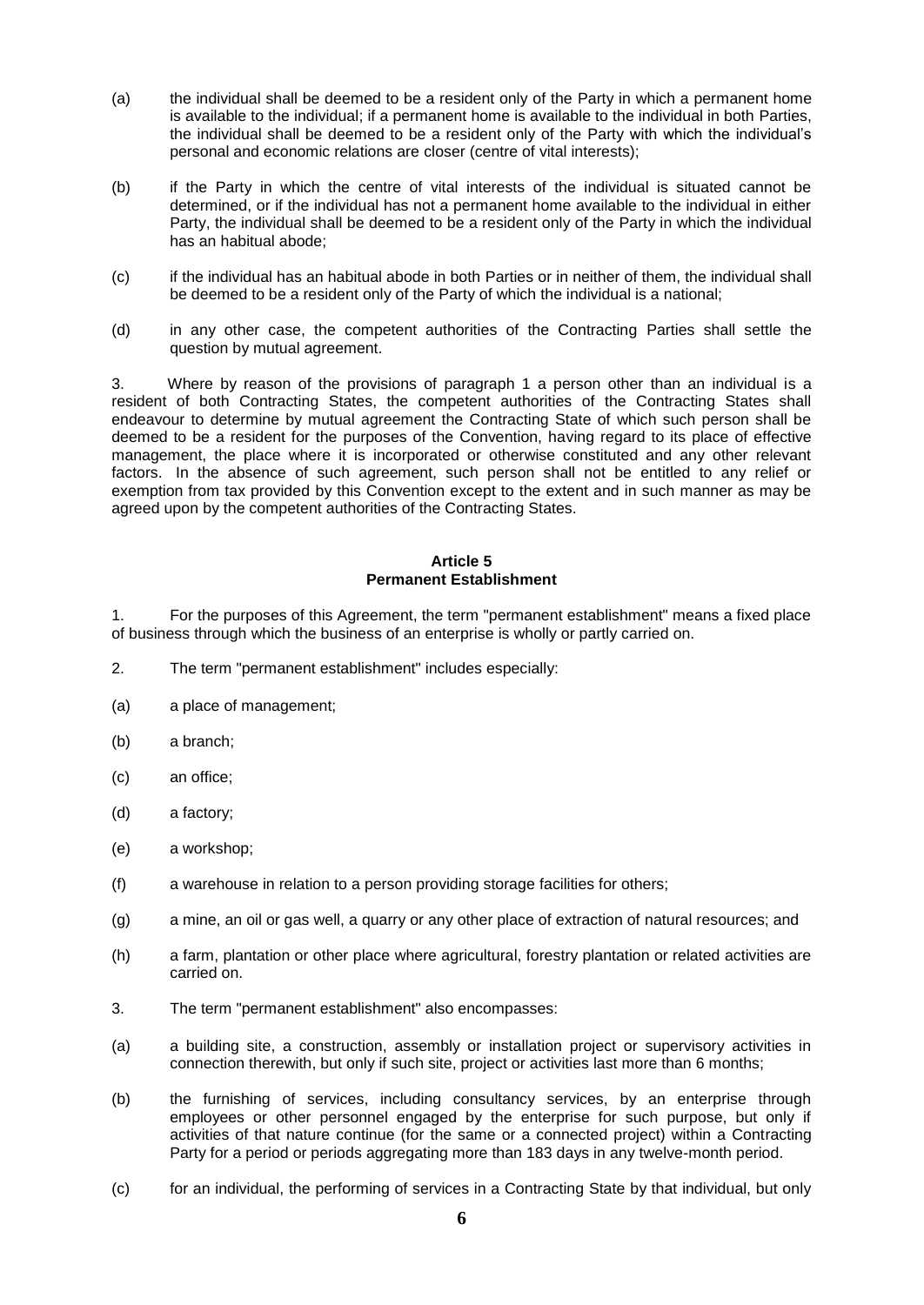if the individual's stay in that State, for the purpose of performing those services, is for a period or periods aggregating more than 183 days within any twelve month period commencing or ending in the fiscal year concerned.

(d) an installation or structure used in the exploration for natural resources provided that the installation or structure continues for a period of not less than 90 days.

4. Notwithstanding the preceding provisions of this Article, the term "permanent establishment" shall be deemed not to include:

- (a) the use of facilities solely for the purpose of storage, display or delivery of goods or merchandise belonging to the enterprise;
- (b) the maintenance of a stock of goods or merchandise belonging to the enterprise solely for the purpose of storage, display or delivery;
- (c) the maintenance of a stock of goods or merchandise belonging to the enterprise solely for the purpose of processing by another enterprise;
- (d) the maintenance of a fixed place of business solely for the purpose of purchasing goods or merchandise or of collecting information, for the enterprise;
- (e) the maintenance of a fixed place of business solely for the purpose of carrying on, for the enterprise, any other activity of a preparatory or auxiliary character;
- (f) the maintenance of a fixed place of business solely for any combination of activities mentioned in subparagraphs (a) to (e), provided that the overall activity of the fixed place of business resulting from this combination is of a preparatory or auxiliary character.

5. Notwithstanding the provisions of paragraphs 1 and 2 of this Article, where a person - other than an agent of an independent status to whom paragraph 7 of this Article applies - is acting on behalf of an enterprise and has, and habitually exercises, in a Contracting Party an authority to conclude contracts in the name of the enterprise, that enterprise shall be deemed to have a permanent establishment in that Party in respect of any activities which that person undertakes for the enterprise, unless the activities of such person are limited to those mentioned in paragraph 4 of this Article which, if exercised through a fixed place of business, would not make this fixed place of business a permanent establishment under the provisions of that paragraph.

6. Notwithstanding the preceding paragraphs of this Article, an insurance enterprise of a Contracting Party shall, except in regard to re-insurance, be deemed to have a permanent establishment in the other Contracting Party if it collects premiums in the territory of that other Party or insures risks situated therein through a person other than an agent of an independent status to whom paragraph 7 of this Article applies.

7. An enterprise shall not be deemed to have a permanent establishment in a Contracting Party merely because it carries on business in that Party through a broker, general commission agent or any other agent of an independent status, provided that such persons are acting in the ordinary course of their business.

8. The fact that a company which is a resident of a Contracting Party controls or is controlled by a company which is a resident of the other Contracting Party, or which carries on business in that other Party (whether through a permanent establishment or otherwise), shall not of itself constitute either company a permanent establishment of the other.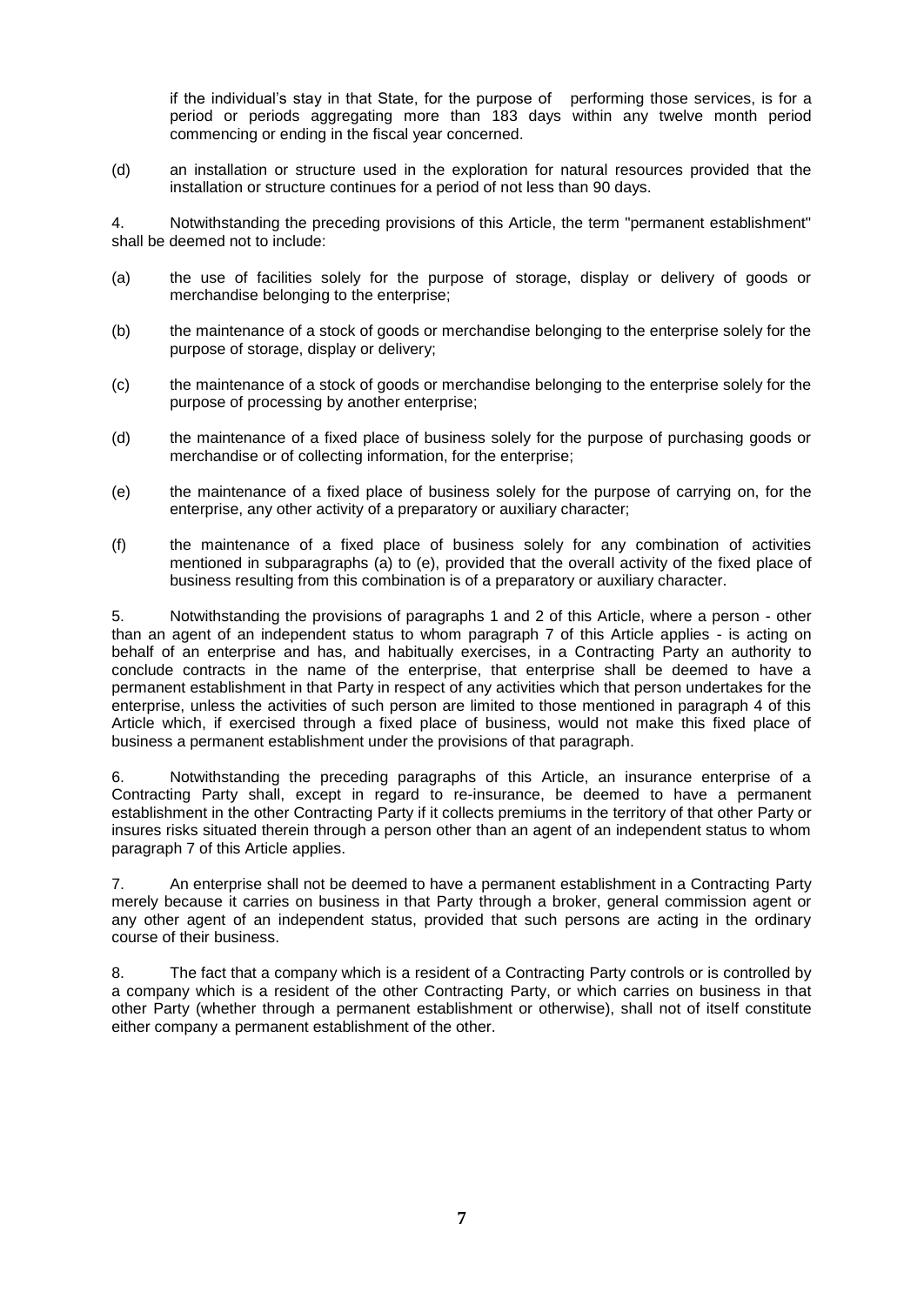# **CHAPTER III TAXATION OF INCOME**

## **Article 6 Income from Immovable Property**

<span id="page-7-1"></span><span id="page-7-0"></span>1. Income derived by a resident of a Contracting Party from immovable property (including income from agriculture or forestry) situated in the other Contracting Party may be taxed in that other Party.

2. The term "immovable property" shall have the meaning which it has under the law of the Contracting Party in which the property in question is situated. The term shall in any case include property accessory to immovable property, livestock and equipment used in agriculture and forestry, rights to which the provisions of general law respecting landed property apply, usufruct of immovable property and rights to variable or fixed payments as consideration for the working of, or the right to work, mineral deposits, sources and other natural resources; ships and aircraft shall not be regarded as immovable property.

3. The provisions of paragraph 1 of this Article shall apply to income derived from the direct use, letting, or use in any other form of immovable property.

4. The provisions of paragraphs 1 and 3 of this Article shall also apply to the income from immovable property of an enterprise.

## **Article 7 Business Profits**

<span id="page-7-2"></span>1. The profits of an enterprise of a Contracting Party shall be taxable only in that Party unless the enterprise carries on business in the other Contracting Party through a permanent establishment situated therein. If the enterprise carries on business as aforesaid, the profits of the enterprise may be taxed in the other Party but only so much of them as is attributable to

- a) that permanent establishment.;
- b) sales in that other state of goods or merchandise of the same or similar kind as those sold through that permanent establishment;
- c) other business activities carried on in that other state of the same or similar kind as those affected through that permanent establishment.

2. Subject to the provisions of paragraph 3 of this Article, where an enterprise of a Contracting Party carries on business in the other Contracting Party through a permanent establishment situated therein, there shall in each Contracting Party be attributed to that permanent establishment the profits which it might be expected to make if it were a distinct and separate enterprise engaged in the same or similar activities under the same or similar conditions and dealing wholly independently with the enterprise of which it is a permanent establishment.

3. In determining the profits of a permanent establishment, there shall be allowed as deductions expenses which are incurred for the purposes of the business of the permanent establishment, including executive and general administrative expenses so incurred, whether in the Contracting State in which the permanent establishment is situated or elsewhere. However, no such deduction shall be allowed in respect of amounts, if any, paid (otherwise than towards reimbursement of actual expenses) by the permanent establishment to the head office of the enterprise or any of its other offices, by way of royalties, fees or other similar payments in return for the use of patents or other rights, or by way of commission, for specific services performed or for management, or, except in the case of a banking enterprise, by way of interest on moneys lent to the permanent establishment. Likewise, no account shall be taken, in the determination of the profits of a permanent establishment, for amounts charged (otherwise than towards reimbursement of actual expenses), by the permanent establishment to the head office of the enterprise or any of its other offices, by way of royalties, fees or other similar payments in return for the use of patents or other rights, or by way of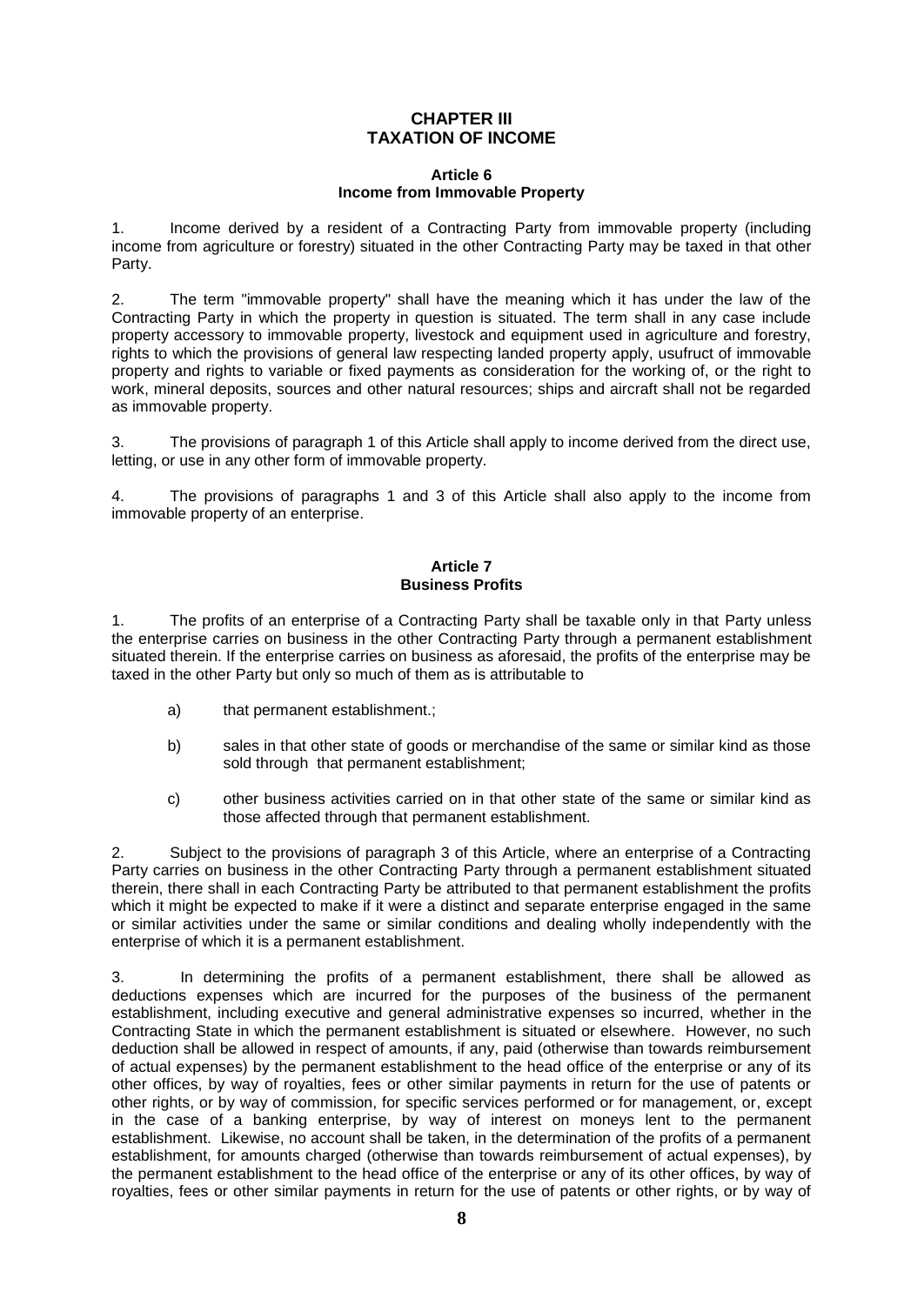commission for specific services performed or for management, or, except in the case of a banking enterprise by way of interest on moneys lent to the head office of the enterprise or any of its other offices.

4. In so far as it has been customary in a Contracting State to determine the profits to be attributed to a permanent establishment on the basis of an apportionment of the total profits of the enterprise to its various parts, nothing in paragraph 2 shall preclude that Contracting State from determining the profits to be taxed by such an apportionment as may be customary. The method of apportionment adopted shall, however, be such that the result shall be in accordance with the principles contained in this Article.

5. No profits shall be attributed to a permanent establishment by reason of the mere purchase by that permanent establishment of goods or merchandise for the enterprise.

6. For the purposes of the preceding paragraphs of this Article, the profits to be attributed to the permanent establishment shall be determined by the same method year by year unless there is good and sufficient reason to the contrary.

7. Where profits include items of income which are dealt with separately in other Articles of this Agreement, then the provisions of those Articles shall not be affected by the provisions of this Article.

## **Article 8 Shipping and Air Transport**

<span id="page-8-0"></span>1. Profits derived by an enterprise of a Contracting Party from the operation of ships or aircraft in international traffic shall be taxable only in that Party.

2. The provisions of paragraph 1 of this Article shall also apply to profits from the participation in a pool, a joint business or an international operating agency.

3. For the purposes of this Article, profits from the operation of ships or aircraft in international traffic shall include:

- (a) profits from the rental on a bareboat basis of ships or aircraft; and
- (b) profits from the use, maintenance or rental of containers (including trailers and related equipment for the transport of containers), used for the transport of goods or merchandise.

where such rental or such use, maintenance or rental, as the case may be, is incidental to the operation of ships or aircraft in international traffic.

## **Article 9 Associated Enterprises**

- <span id="page-8-1"></span>1. Where
- (a) an enterprise of a Contracting Party participates directly or indirectly in the management, control or capital of an enterprise of the other Contracting Party, or
- (b) the same persons participate directly or indirectly in the management, control or capital of an enterprise of a Contracting Party and an enterprise of the other Contracting Party,

and in either case conditions are made or imposed between the two enterprises in their commercial or financial relations which differ from those which would be made between independent enterprises, then any profits which would, but for those conditions, have accrued to one of the enterprises, but, by reason of those conditions, have not so accrued, may be included in the profits of that enterprise and taxed accordingly.

2. Where a Contracting Party includes in the profits of an enterprise of that Party - and taxes accordingly - profits on which an enterprise of the other Contracting Party has been charged to tax in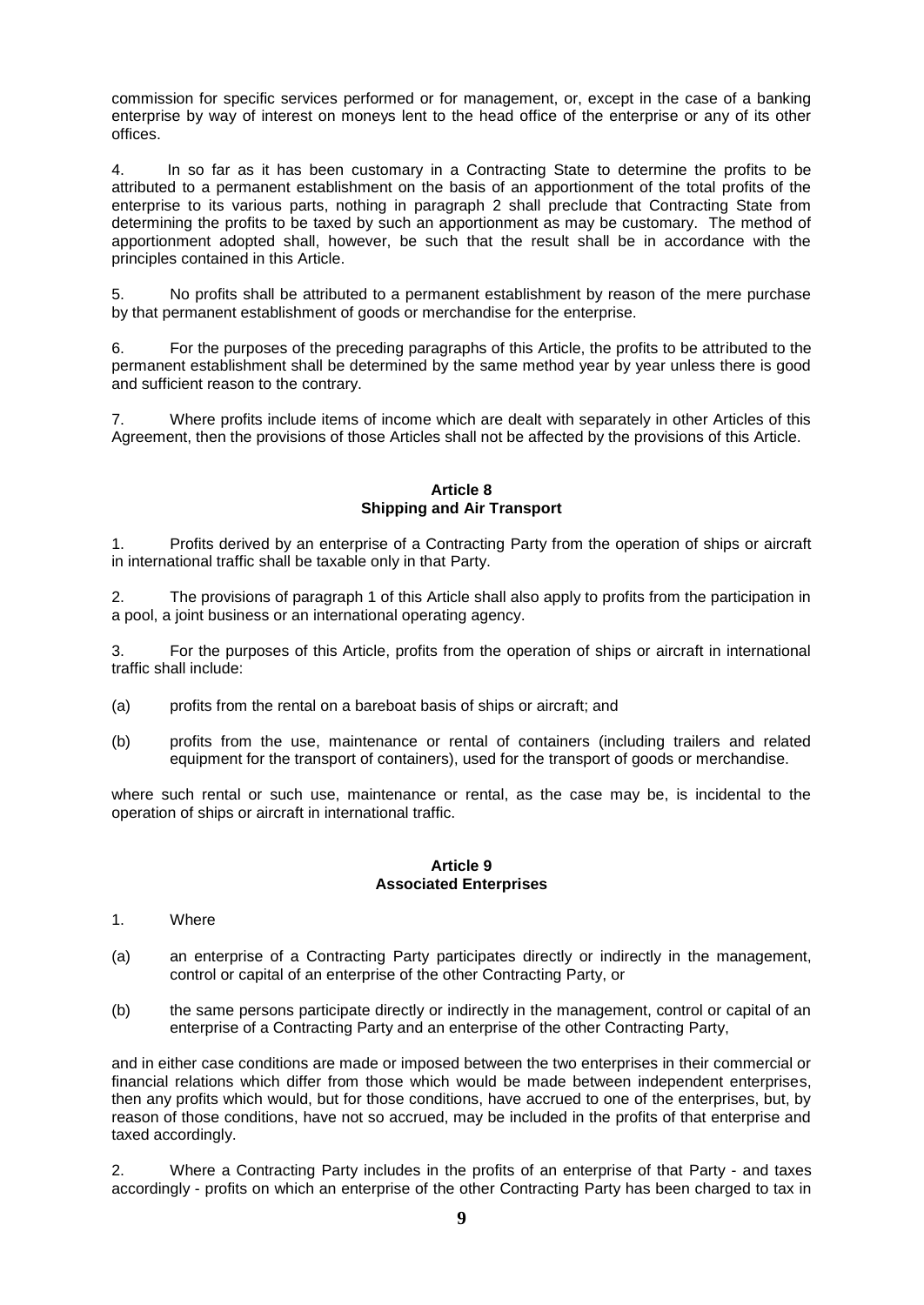that other Party and the profits so included are profits which would have accrued to the enterprise of the first-mentioned Party if the conditions made between the two enterprises had been those which would have been made between independent enterprises, then that other Party shall make an appropriate adjustment to the amount of the tax charged therein on those profits. In determining such adjustment, due regard shall be had to the other provisions of this Agreement and the competent authorities of the Contracting Parties shall if necessary consult each other.

## **Article 10 Dividends**

<span id="page-9-0"></span>1. Dividends paid by a company which is a resident of a Contracting Party to a resident of the other Contracting Party may be taxed in that other Contracting Party.

2. However, such dividends may also be taxed in the Contracting Party of which the company paying the dividends is a resident and according to the laws of that Party, but if the beneficial owner of the dividends is a resident of the other Contracting Party, the tax so charged shall not exceed10 per cent of the gross amount of the dividends. The competent authorities of the Contracting Parties shall by mutual agreement settle the mode of application of this limitation. This paragraph shall not affect the taxation of the company in respect of the profits out of which the dividends are paid.

3. The term "dividends" as used in this Article means income from shares or other rights, not being debt-claims, participating in profits, as well as income from other corporate rights which is subjected to the same taxation treatment as income from shares by the laws of the Contracting Party of which the company making the distribution is a resident.

4. The provisions of paragraphs 1 and 2 of this Article shall not apply if the beneficial owner of the dividends, being a resident of a Contracting Party, carries on business in the other Contracting Party of which the company paying the dividends is a resident through a permanent establishment situated therein and the holding in respect of which the dividends are paid is effectively connected with such permanent establishment. In such case the provisions of Article 7 shall apply.

5. Where a company which is a resident of a Contracting Party derives profits or income from the other Contracting Party, that other Party may not impose any tax on the dividends paid by the company, except insofar as such dividends are paid to a resident of that other Party or insofar as the holding in respect of which the dividends are paid is effectively connected with a permanent establishment situated in that other Party, nor subject the company's undistributed profits to a tax on the company's undistributed profits, even if the dividends paid or the undistributed profits consist wholly or partly of profits or income arising in such other Party.

6. No relief shall be available under this Article if it was the main purpose or one of the main purposes of any person concerned with the creation or assignment of the shares or other rights in respect of which the dividend is paid to take advantage of this Article by means of that creation or assignment.

## **Article 11 Interest**

<span id="page-9-1"></span>1. Interest arising in a Contracting Party and paid to a resident of the other Contracting Party may be taxed in that other Contracting Party.

2. However, such interest may also be taxed in the Contracting Party in which it arises and according to the laws of that Contracting Party, but if the beneficial owner of the interest is a resident of the other Contracting Party, the tax so charged shall not exceed 10 per cent of the gross amount of the interest. The competent authorities of the Contracting Parties shall settle the mode of application of this limitation by mutual agreement.

3. Notwithstanding the provisions of paragraph 2 of this Article, interest arising in a Contracting Party and paid to the Government of the other Contracting Party shall be exempt from tax in the firstmentioned Party. For the purpose of this paragraph, the term "Government":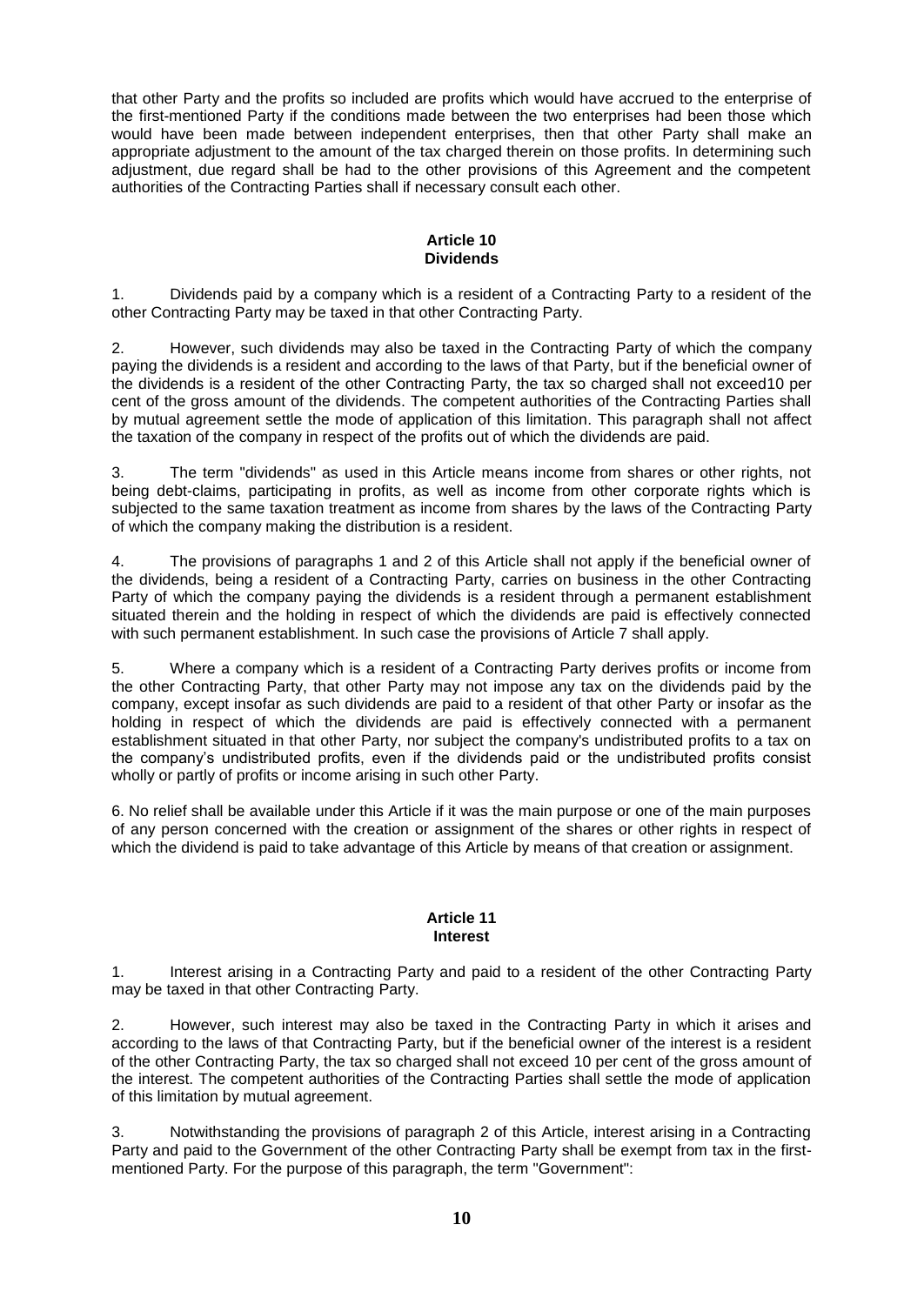- (a) In the case of Jersey, means the Government of Jersey and shall include:
	- (i) a statutory body; and
	- (ii) any institution wholly owned by the Government of Jersey.
- (b) In the case of Rwanda, means the Government of Rwanda and shall include:
	- (i) any public entity exempt from corporate income tax under Rwandan tax laws; and
	- (ii) any institution wholly owned by the Government of Rwanda.

4. The term "interest" as used in this Article means income from debt-claims of every kind, whether or not secured by mortgage and whether or not carrying a right to participate in the debtor's profits, and in particular, income from government securities and income from bonds or debentures, including premiums and prizes attaching to such securities, bonds or debentures. Penalty charges for late payment shall not be regarded as interest for the purpose of this Article.

5. The provisions of paragraphs 1, 2 and 3 of this Article shall not apply if the beneficial owner of the interest, being a resident of a Contracting Party, carries on business in the other Contracting Party in which the interest arises through a permanent establishment situated therein and the debtclaim in respect of which the interest is paid is effectively connected with such permanent establishment. In such case the provisions of Article 7 shall apply.

6. Interest shall be deemed to arise in a Contracting Party when the payer is a resident of that Party. Where, however, the person paying the interest, whether that person is a resident of a Contracting Party or not, has in a Contracting Party a permanent establishment in connection with which the indebtedness on which the interest is paid was incurred, and such interest is borne by such permanent establishment, then such interest shall be deemed to arise in the Party in which the permanent establishment is situated.

7. Where, by reason of a special relationship between the payer and the beneficial owner or between both of them and some other person, the amount of the interest, having regard to the debtclaim for which it is paid, exceeds the amount which would have been agreed upon by the payer and the beneficial owner in the absence of such relationship, the provisions of this Article shall apply only to the last-mentioned amount. In such case, the excess part of the payments shall remain taxable according to the laws of each Contracting Party, due regard being had to the other provisions of this Agreement.

8. No relief shall be available under this Article if it was the main purpose or one of the main purposes of any person concerned with the creation or assignment of the debt claim in respect of which the interest is paid to take advantage of this Article by means of that creation or assignment.

## **Article 12 Royalties**

<span id="page-10-0"></span>1. Royalties arising in a Contracting Party and paid to a resident of the other Contracting Party may be taxed in that other Contracting Party.

2. However, such royalties may also be taxed in the Contracting Party in which they arise and according to the laws of that Party, but if the beneficial owner of the royalties is a resident of the other Contracting Party, the tax so charged shall not exceed 10per cent of the gross amount of the royalties.

3. The term "royalties" as used in this Article means payments of any kind received as a consideration for the use of, or the right to use, any copyright of literary, artistic or scientific work including cinematograph films, or films or tapes or discs used for radio or television broadcasting, any patent, trade mark, design or model, plan, secret formula or process, or for information concerning industrial, commercial or scientific experience.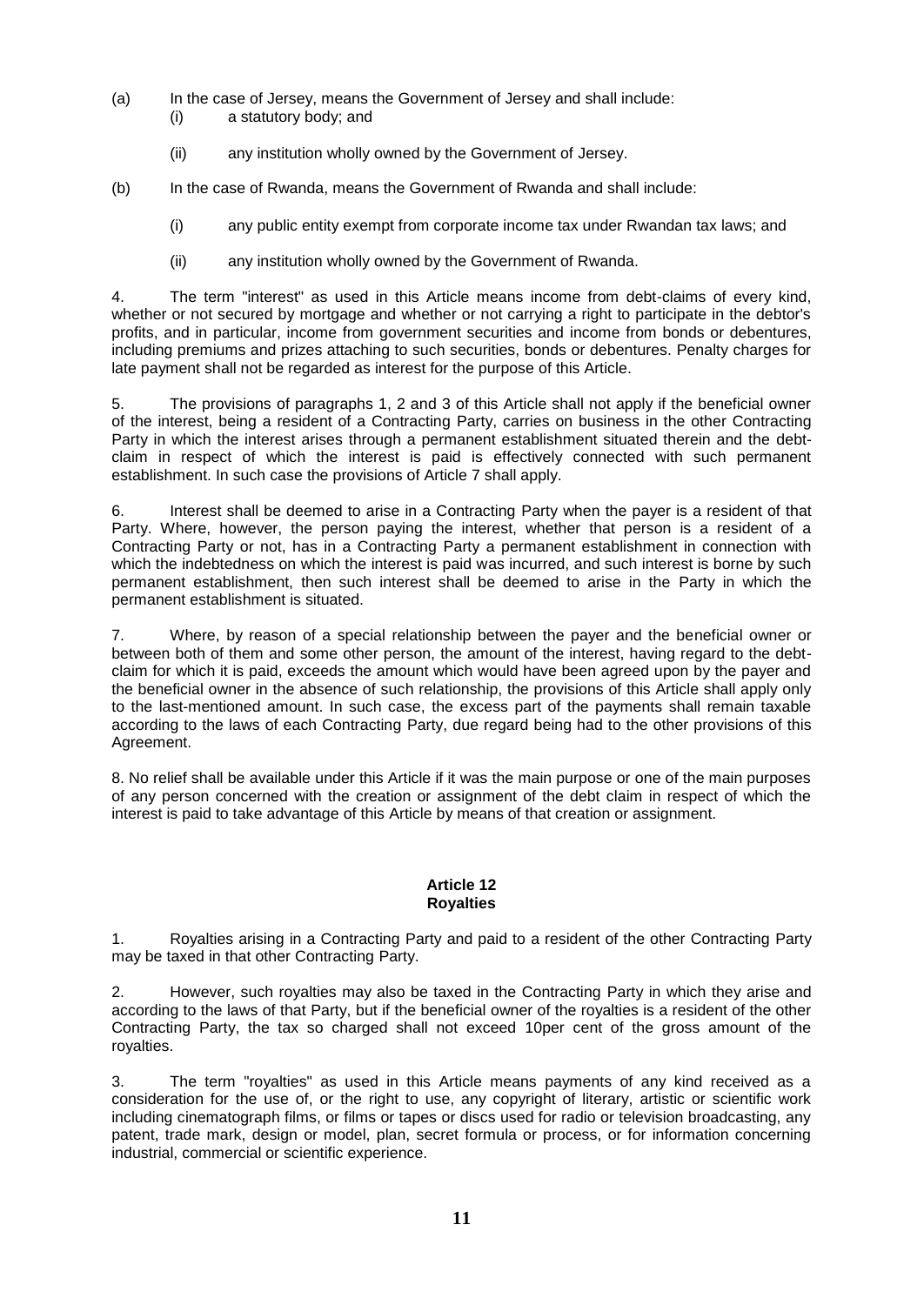4. The provisions of paragraphs 1 and 2 of this Article shall not apply if the beneficial owner of the royalties, being a resident of a Contracting Party, carries on business in the other Contracting Party in which the royalties arise through a permanent establishment situated therein and the right or property in respect of which the royalties are paid is effectively connected with such permanent establishment. In such case, the provisions of Article 7 shall apply.

5. Royalties shall be deemed to arise in a Contracting Party when the payer is a resident of that Party. Where, however, the person paying the royalties, whether that person is a resident of a Contracting Party or not, has in a Contracting Party a permanent establishment in connection with which the liability to pay the royalties was incurred, and such royalties are borne by such permanent establishment, then such royalties shall be deemed to arise in the Party in which the permanent establishment is situated.

6. Where, by reason of a special relationship between the payer and the beneficial owner or between both of them and some other person, the amount of the royalties, having regard to the use, right or information for which they are paid, exceeds the amount which would have been agreed upon by the payer and the beneficial owner in the absence of such relationship, the provisions of this Article shall apply only to the last-mentioned amount. In such case, the excess part of the payments shall remain taxable according to the laws of each Contracting Party, due regard being had to the other provisions of this Agreement.

7. No relief shall be available under this Article if it was the main purpose or one of the main purposes of any person concerned with the creation or assignment of the rights in respect of which the royalties are paid to take advantage of this Article by means of that creation or assignment.

## **Article 13 Management or Professional Fees**

<span id="page-11-0"></span>1. Management or professional fees arising in a Contracting State and paid to a resident of the other Contracting State may be taxed in that other Contracting State.

2. However, such management or professional fees may also be taxed in the Contracting State in which they arise and according to the law of that State, but if the beneficial owner of the management or professional fees is a resident of the other Contracting State, the tax so charged shall not exceed 12 per cent of the gross amount of the management or professional fees.

3. The term "management or professional fees" as used in this Article means payments of any kind to any person, other than to an employee of the person making the payments, in consideration for any services of a technical, managerial, professional or consultancy nature not covered under any other Article of this Agreement.

4. The provisions of paragraphs 1 and 2 of this Article shall not apply if the beneficial owner of the management or professional fees, being a resident of a Contracting State, carries on business in the other Contracting State in which the management or professional fees arise through a permanent establishment situated therein and the management or professional fees are effectively connected with such permanent establishment. In such case the provisions of Article 7 shall apply.

5. Management or professional fees shall be deemed to arise in a Contracting State when the payer is a resident of that State. Where, however, the person paying the management or professional fees, whether that person is a resident of a Contracting State or not, has in a Contracting State a permanent establishment in connection with which the obligation to pay the management or professional fees was incurred, and such management or professional fees are borne by such permanent establishment, then such management or professional fees shall be deemed to arise in the State in which the permanent establishment is situated.

6. Where, by reason of a special relationship between the payer and the beneficial owner or between both of them and some other person, the amount of the management or professional fees paid exceeds the amount which would have been agreed upon by the payer and the beneficial owner in the absence of such relationship, the provisions of this Article shall apply only to the last-mentioned amount. In such case, the excess part of the payments shall remain taxable according to the laws of each Contracting State, due regard being had to the other provisions of this Agreement.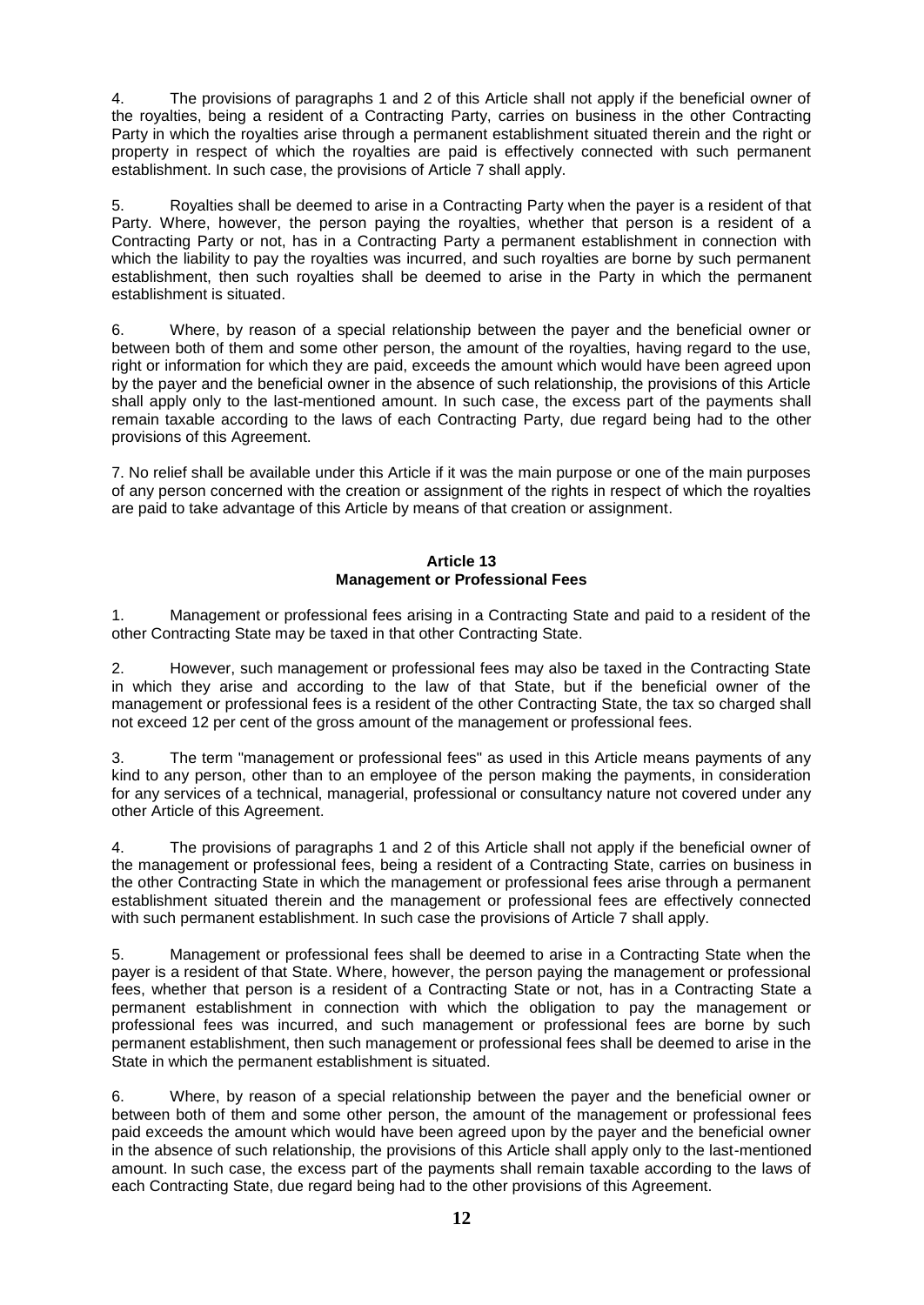## **Article 14 Capital Gains**

<span id="page-12-0"></span>1. Gains derived by a resident of a Contracting Party from the alienation of immovable property referred to in Article 6 and situated in the other Contracting Party may be taxed in that other Contracting Party.

2. Gains from the alienation of movable property forming part of the business property of a permanent establishment which an enterprise of a Contracting Party has in the other Contracting Party, including such gains from the alienation of such a permanent establishment (alone or with the whole enterprise), may be taxed in that other Contracting Party.

3. Gains derived by a resident of a Contracting Party from the alienation of ships or aircraft operated in international traffic or movable property pertaining to the operation of such ships or aircraft, shall be taxable only in that Party.

4. Gains from the alienation of any property, other than that referred to in the preceding paragraphs of this Article, shall be taxable only in the Contracting Party of which the alienator is a resident.

## **Article 15 Income from Employment**

<span id="page-12-1"></span>1. Subject to the provisions of Articles 16, 18 and 19, salaries, wages and other similar remuneration derived by a resident of a Contracting Party in respect of an employment shall be taxable only in that Party unless the employment is exercised in the other Contracting Party. If the employment is so exercised, such remuneration as is derived therefrom may be taxed in that other Party.

2. Notwithstanding the provisions of paragraph 1 of this Article, remuneration derived by a resident of a Contracting Party in respect of an employment exercised in the other Contracting Party shall be taxable only in the first-mentioned Party if:

- (a) the recipient is present in the other Party for a period or periods not exceeding in the aggregate 183 days in any twelve-month period; and
- (b) the remuneration is paid by, or on behalf of, an employer who is not a resident of the other Party; and
- (c) the remuneration is not borne by a permanent establishment which the employer has in the other Party.

3. Notwithstanding the preceding provisions of this Article, remuneration derived in respect of an employment exercised aboard a ship or aircraft operated in international traffic by an enterprise of a Contracting Party shall be taxable only in that Party. However, if the remuneration is derived by a resident of the other Contracting Party, it may also be taxed in that other Party.

## **Article 16 Directors' Fees and Remuneration of Top-Level Managerial Officials**

<span id="page-12-2"></span>1. Directors' fees and other similar payments derived by a resident of a Contracting Party in that person's capacity as a member of the board of directors of a company which is a resident of the other Contracting Party may be taxed in that other Contracting Party.

2. Salaries, wages and other similar remuneration derived by a resident of a Contracting Party in the individuals capacity as an official in a top-level managerial position of a company which is a resident of the other Contracting Party may be taxed in that other Party.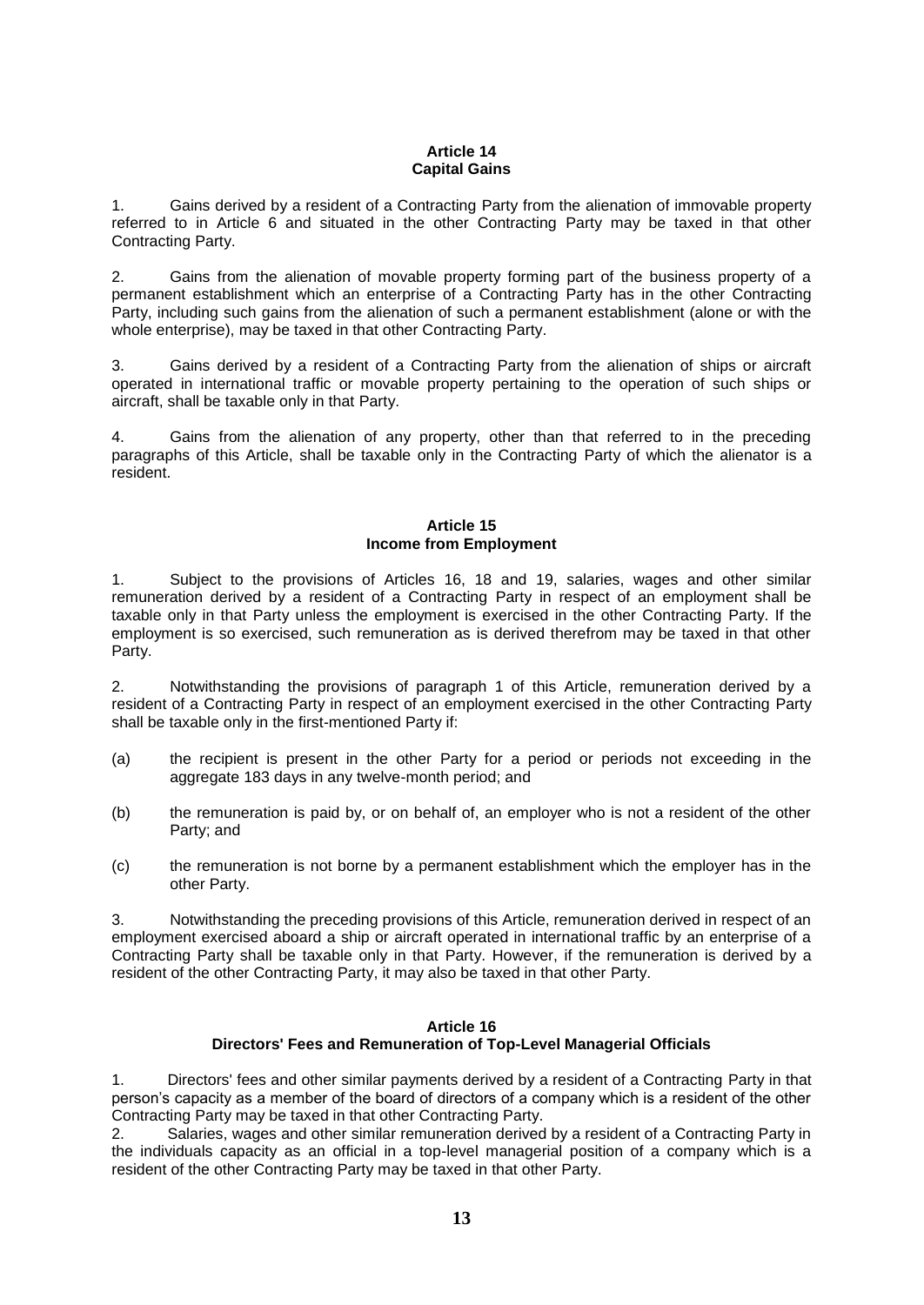## **Article 17 Entertainers and Sportspersons**

<span id="page-13-0"></span>1. Notwithstanding the provisions of Articles 7 and 15, income derived by a resident of a Contracting Party as an entertainer, such as a theatre, motion picture, radio or television artiste, or a musician, or as a sportsperson, from that resident's personal activities as such exercised in the other Contracting Party, may be taxed in that other Contracting Party.

2. Where income in respect of personal activities exercised by an entertainer or a sportsperson acting as such accrues not to the entertainer or sportsperson, but to another person, that income may, notwithstanding the provisions of Articles 7 and 15, be taxed in the Contracting Party in which the activities of the entertainer or sportsperson are exercised.

3. The provisions of paragraphs 1 and 2 of this Article shall not apply to income derived from activities exercised in a Contracting Party by an artiste or a sportsperson if the visit to that Party is wholly or mainly supported by public funds of one or both of the Contracting Parties or political subdivisions, local authorities or statutory bodies thereof. In such case, the income shall be taxable only in the Contracting Party in which the artiste or the sportsperson is a resident.

## **Article 18 Pensions and Annuities**

<span id="page-13-1"></span>Subject to the provisions of paragraph 2 of Article 19 pensions and other similar remuneration including annuities arising in a Contracting Party shall be taxable only in the first-mentioned Party.

## **Article 19 Government Service**

- <span id="page-13-2"></span>1.(a) Salaries, wages and other similar remuneration paid by a Contracting Party or a political subdivision, a local authority or a statutory body thereof to an individual in respect of services rendered to that Party or subdivision, authority or body shall be taxable only in that Party.
- (b) However, such salaries, wages and other similar remuneration shall be taxable only in the other Contracting Party if the services are rendered in that Party and the individual is a resident of that Party who:
	- (i) is a national of that Party; or
	- (ii) did not become a resident of that Party solely for the purpose of rendering the services.
- 2.(a) Notwithstanding the provisions of paragraph 1 of this Article, pensions and other similar remuneration paid by, or out of funds created by, a Contracting Party or a political subdivision, a local authority or a statutory body thereof to an individual in respect of services rendered to that Party or subdivision, authority or body shall be taxable only in that Party.
- (b) However, such pensions and other similar remuneration shall be taxable only in the other Contracting Party if the individual is a resident of, and a national of, that Party.

3. The provisions of Articles 15, 16, 17 and 18 shall apply to salaries, wages, pensions, other similar remuneration, and social security payments in respect of services rendered in connection with a business carried on by a Contracting Party or a political subdivision, a local authority or a statutory body thereof.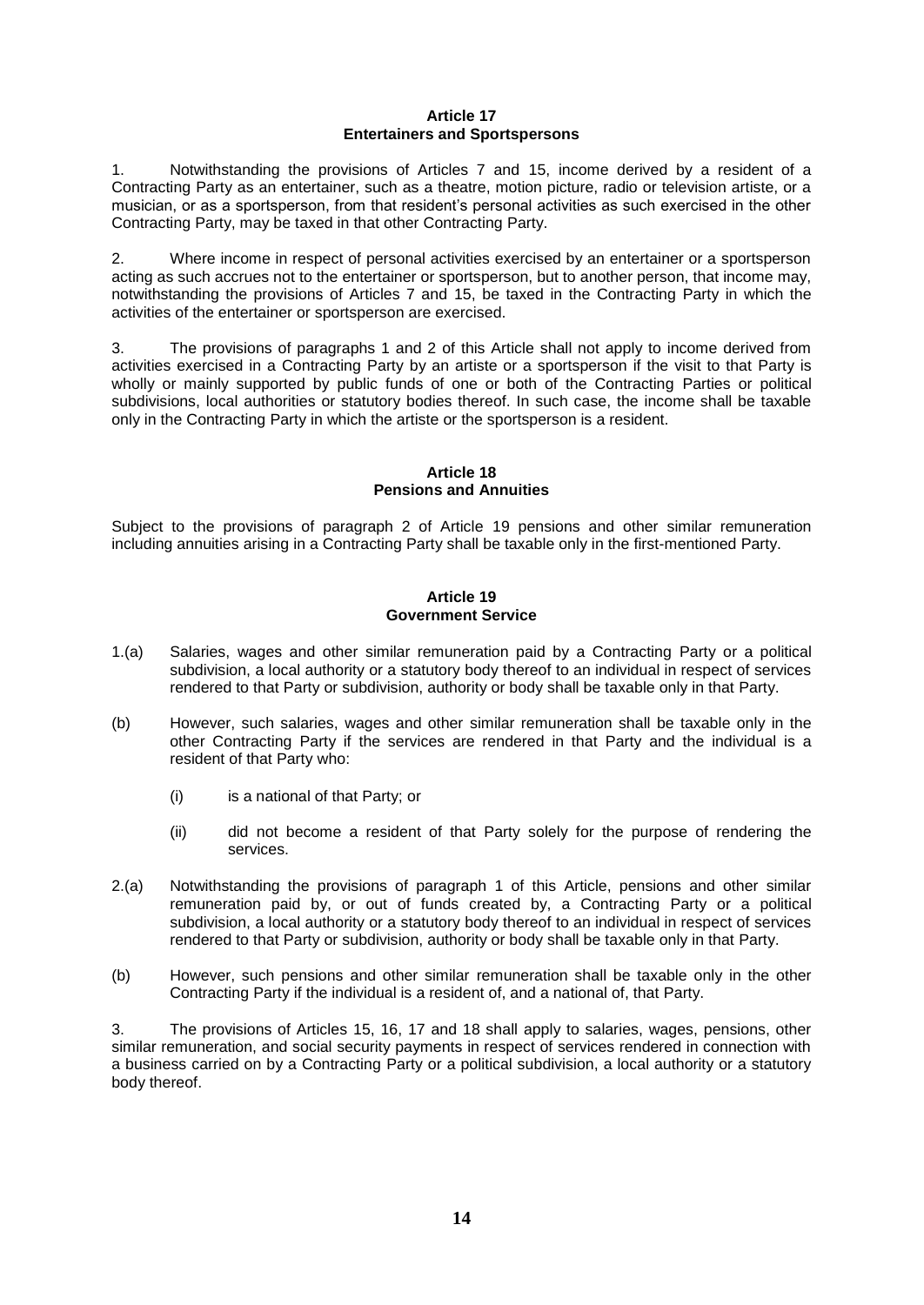#### **Article 20 Students and Business Apprentices**

<span id="page-14-0"></span>Payments which a student or business apprentice who is or was immediately before visiting a Contracting Party a resident of the other Contracting Party and who is present in the first-mentioned Party solely for the purpose of his education or training receives for the purpose of his maintenance, education or training shall not be taxed in that Party, provided that such payments arise from sources outside that Party.

## **Article 21 Other Income**

<span id="page-14-1"></span>1. Items of income of a resident of a Contracting Party, wherever arising, not dealt with in the foregoing Articles of this Agreement shall be taxable only in that Party.

2. The provisions of paragraph 1 of this Article shall not apply to income, other than income from immovable property as defined in paragraph 2 of Article 6, if the recipient of such income, being a resident of a Contracting Party, carries on business in the other Contracting Party through a permanent establishment situated therein and the right or property in respect of which the income is paid is effectively connected with such permanent establishment. In such case the provisions of Article 7 shall apply.

3. Notwithstanding the provisions of paragraphs 1 and 2 of this Article, items of income of a resident of a Contracting State not dealt with in the foregoing Articles of this Agreement and arising in the other Contracting State may also be taxed in that other Contracting State.

# **CHAPTER IV METHODS FOR ELIMINATION OF DOUBLE TAXATION**

## **Article 22 Elimination of Double Taxation**

- <span id="page-14-3"></span><span id="page-14-2"></span>1. Double taxation shall be eliminated as follows:
	- (a) In Jersey:
		- (i) when imposing tax on its residents Jersey may include in the basis upon which such taxes are imposed the items of income, which, according to the provisions of this Agreement, may be taxed in Rwanda;
		- (ii) where a resident of Jersey derives income which, in accordance with the provisions of this Agreement, may be taxed in Rwanda, Jersey shall allow as a deduction from the tax on the income of that resident, an amount equal to the income tax paid in Rwanda. Such deduction in either case shall not, however, exceed that part of the income tax, as computed before the deduction is given, which is attributable to the income which may be taxed in Rwanda.
	- (b) In Rwanda:

Jersey tax paid by a resident of Rwanda in respect of income taxable in Jersey, in accordance with the provisions of this Agreement, shall be deducted from taxes due in accordance with Rwandan tax law. Such deduction shall not, however, exceed the tax payable in Rwanda that would otherwise be payable on the income taxable in Jersey.

Where in accordance with any provisions of the Agreement income derived by a resident of a Contracting State is exempt from tax in that State, such State may nevertheless, in calculating the amount of tax on the remaining income of such resident, take into account the exempted income.

3. For the purposes of paragraph 1, the terms "Rwanda tax paid" and "Jersey tax paid" shall be deemed to include the amount of tax which would have been paid in Rwanda or Jersey as the case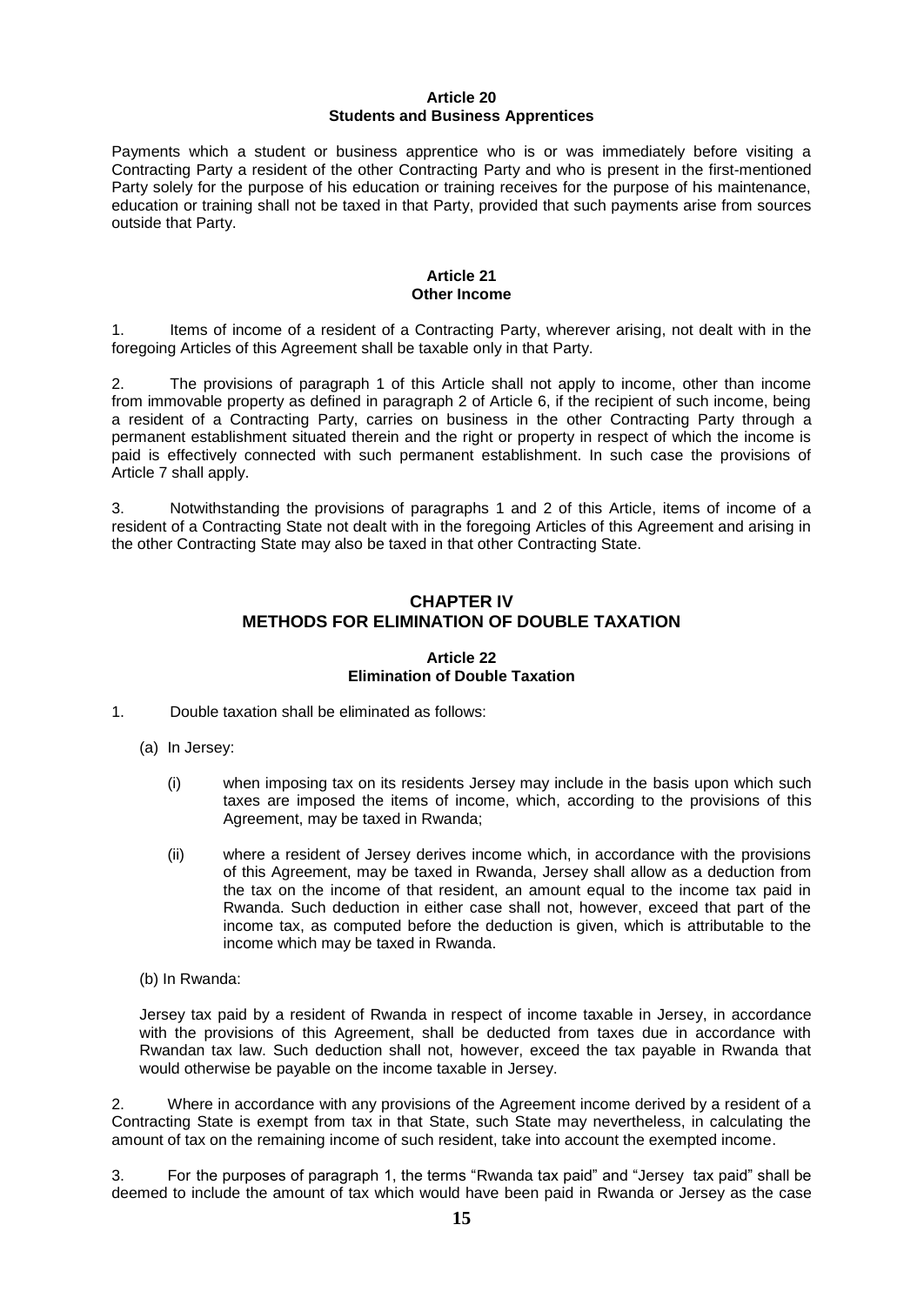may be, but for an exemption or reduction granted in accordance with laws which establish schemes for the promotion of economic development in Rwanda or Jersey, as the case may be, such schemes having been mutually agreed by the competent authorities of the Contracting States as qualifying for the purposes of this paragraph.

# **CHAPTER V SPECIAL PROVISIONS**

## **Article 23 Non-Discrimination**

<span id="page-15-1"></span><span id="page-15-0"></span>1. Nationals of a Contracting Party shall not be subjected in the other Contracting Party to any taxation or any requirement connected therewith which is other or more burdensome than the taxation and connected requirements to which nationals of that other Party in the same circumstances, in particular with respect to residence, are or may be subjected.

2. The taxation on a permanent establishment which an enterprise of a Contracting Party has in the other Contracting Party shall not be less favourably levied in that other Contracting Party than the taxation levied on enterprises of that other Contracting Party carrying on the same activities. This provision shall not be construed as obliging a Contracting Party to grant to residents of the other Contracting Party any personal allowances, reliefs and reductions for taxation purposes on account of civil status or family responsibilities which it grants to its own residents.

3. Enterprises of a Contracting Party, the capital of which is wholly or partly owned or controlled, directly or indirectly, by one or more residents of the other Contracting Party, shall not be subjected in the first-mentioned Party to any taxation or any requirement connected therewith which is other or more burdensome than the taxation and connected requirements to which other similar enterprises of the first-mentioned Party are or may be subjected.

4. Where a Contracting Party grants tax incentives to its nationals designed to promote economic or social development in accordance with its national policy and criteria, it shall not be construed as discrimination under this Article.

5. The provisions of this Article shall apply to the taxes which are the subject of this Agreement.

## **Article 24 Mutual Agreement Procedure**

<span id="page-15-2"></span>1. Where a person considers that the actions of one or both of the Contracting Parties result or will result for that person in taxation not in accordance with the provisions of this Agreement, that person may, irrespective of the remedies provided by the domestic law of those Parties, present the case to the competent authority of the Contracting Party of which that person is a resident or, if the case comes under paragraph 1 of Article 23, to that of the Contracting Party of which that person is a national. The case must be presented within three years from the first notification of the action resulting in taxation not in accordance with the provisions of the Agreement.

2. The competent authority shall endeavour, if the objection appears to it to be justified and if it is not itself able to arrive at a satisfactory solution, to resolve the case by mutual agreement with the competent authority of the other Contracting Party, with a view to the avoidance of taxation which is not in accordance with the Agreement. Any agreement reached shall be implemented notwithstanding any time limits in the domestic law of the Contracting Parties.

3. The competent authorities of the Contracting Parties shall endeavour to resolve by mutual agreement any difficulties or doubts arising as to the interpretation or application of the Agreement. They may also consult together for the elimination of double taxation in cases not provided for in the Agreement.

4. The competent authorities of the Contracting Parties may communicate with each other directly for the purpose of reaching an agreement in the sense of the preceding paragraphs of this Article.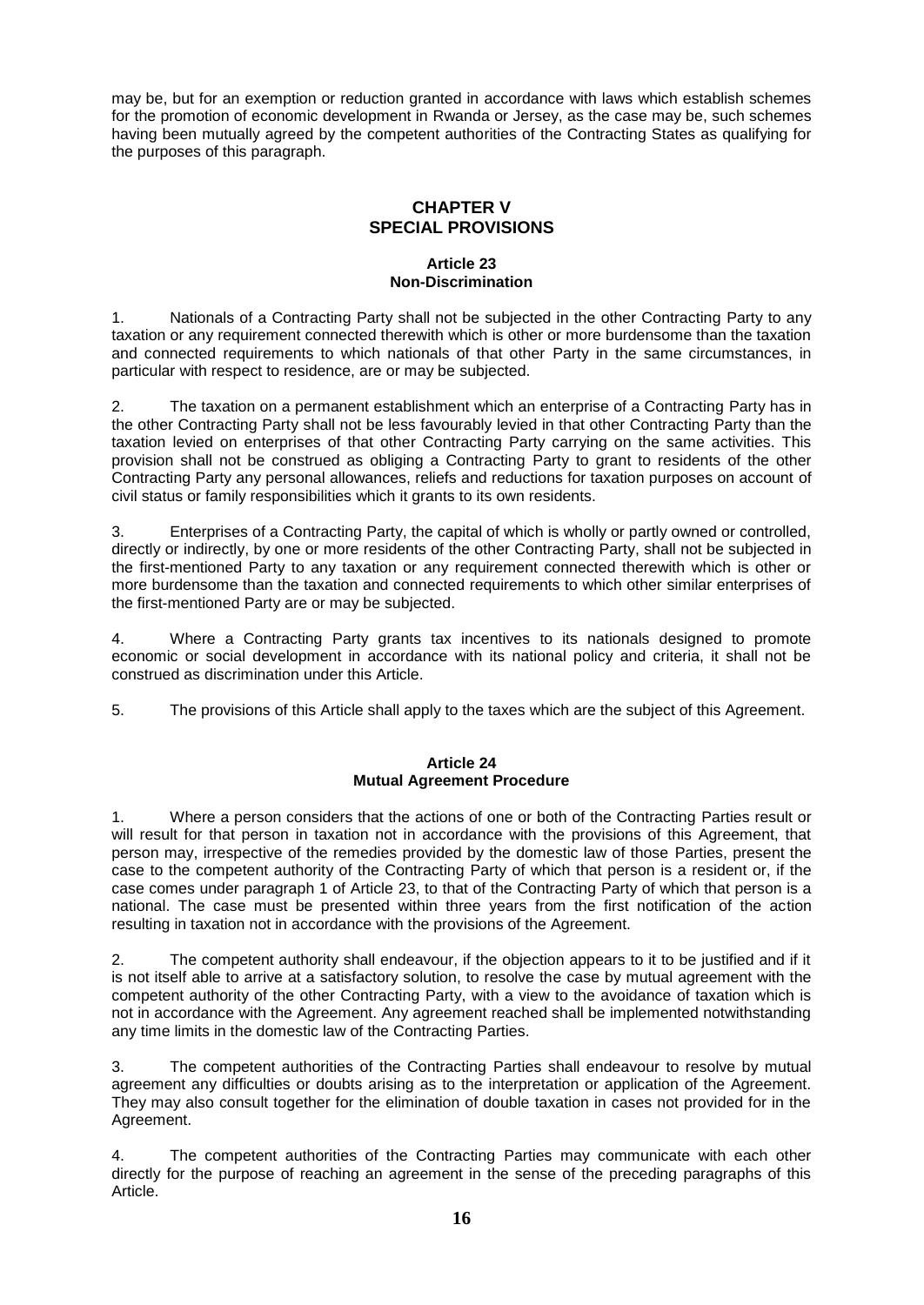- 5. Where,
	- (a) under paragraph 1, a person has presented a case to the competent authority of a Contracting State on the basis that the actions of one or both of the Contracting States have resulted for that person in taxation not in accordance with the provisions of this Agreement, and
	- (b) the competent authorities are unable to reach an agreement to resolve that case pursuant to paragraph 2 within three years from the presentation of the case to the competent authority of the other Contracting State,

any unresolved issues arising from the case shall be submitted to arbitration if either competent authority so requests. The person who has presented the case shall be notified of the request. These unresolved issues shall not, however, be submitted to arbitration if a decision on these issues has already been rendered by a court or administrative tribunal of either State. The arbitration decision shall be binding on both States and shall be implemented notwithstanding any time limits in the domestic laws of these States unless both competent authorities agree on a different solution within six months after the decision has been communicated to them or unless a person directly affected by the case does not accept the mutual agreement that implements the arbitration decision. The competent authorities of the Contracting States shall by mutual agreement settle the mode of application of this paragraph.

## **Article 25 Exchange of Information**

<span id="page-16-0"></span>1. The competent authorities of the Contracting Parties shall exchange such information as is foreseeably relevant for carrying out the provisions of this Agreement or to the administration or enforcement of the domestic laws concerning taxes of every kind and description imposed on behalf of the Contracting Parties, or of their political subdivisions or local authorities, insofar as the taxation thereunder is not contrary to the Agreement. The exchange of information is not restricted by Articles 1 and 2.

2. Any information received under paragraph 1 of this Article by a Contracting Party shall be treated as secret in the same manner as information obtained under the domestic laws of that Party and shall be disclosed only to persons or authorities (including courts and administrative bodies) concerned with the assessment or collection of, the enforcement or prosecution in respect of, the determination of appeals in relation to the taxes referred to in paragraph 1 of this Article, or the oversight of the above. Such persons or authorities shall use the information only for such purposes. They may disclose the information in public court proceedings or in judicial decisions. Notwithstanding the foregoing, information received by a Contracting State may be used for other purposes, when such information may be used for such other purposes under the laws of both States and the competent authority of the supplying Contracting Party authorizes such use.

3. In no case shall the provisions of paragraphs 1 and 2 of this Article be construed so as to impose on a Contracting Party the obligation:

- (a) to carry out administrative measures at variance with the laws and administrative practice of that or of the other Contracting Party;
- (b) to supply information which is not obtainable under the laws or in the normal course of the administration of that or of the other Contracting Party;
- (c) to supply information which would disclose any trade, business, industrial, commercial or professional secret or trade process, or information the disclosure of which would be contrary to public policy (ordre public).

4. If information is requested by a Contracting Party in accordance with this Article, the other Contracting Party shall use its information gathering measures to obtain the requested information, even though that other Party may not need such information for its own tax purposes. The obligation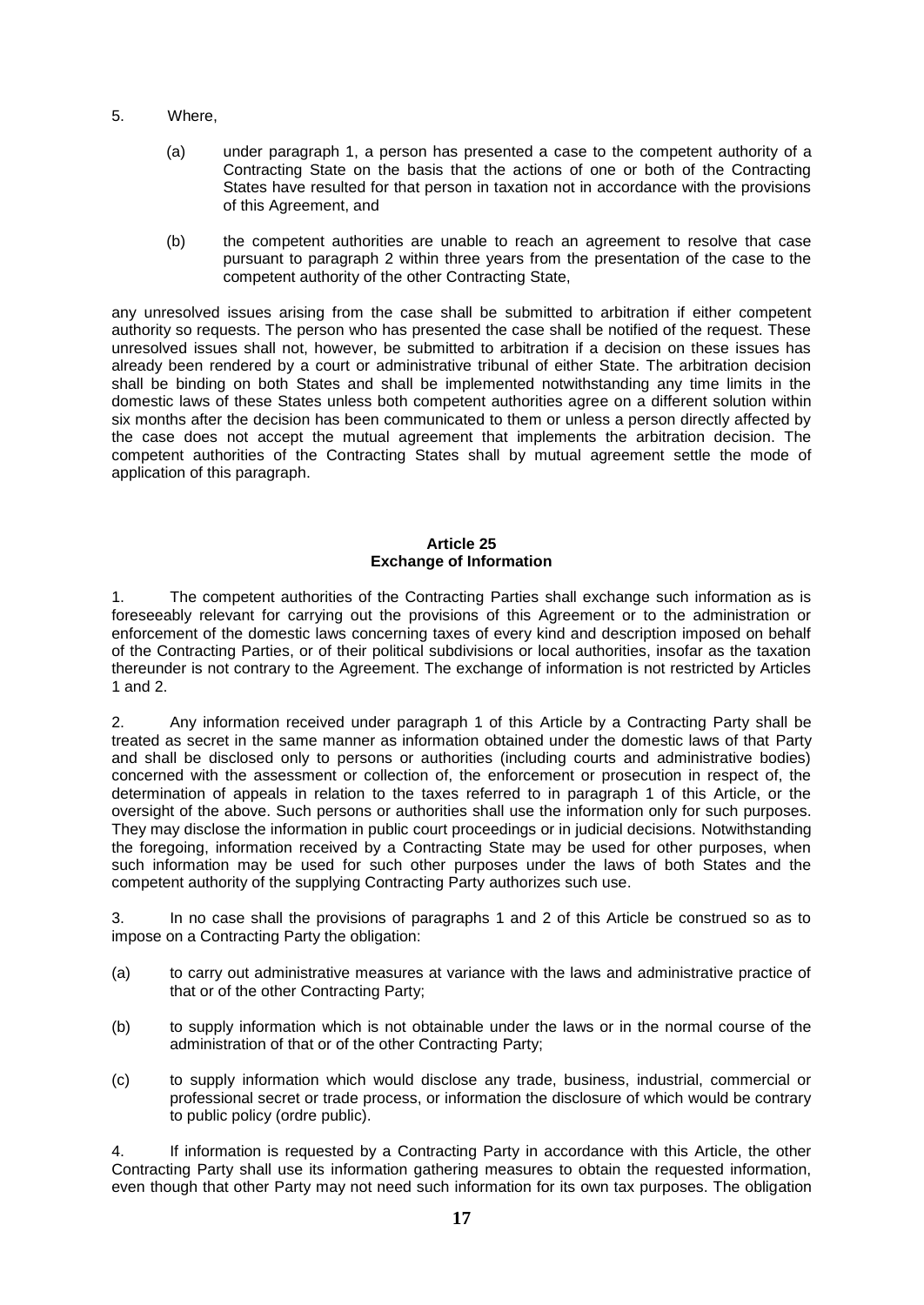contained in the preceding sentence is subject to the limitations of paragraph 3 of this Article but in no case shall such limitations be construed to permit a Contracting Party to decline to supply information solely because it has no domestic interest in such information.

5. In no case shall the provisions of paragraph 3 of this Article be construed to permit a Contracting Party to decline to supply information solely because the information is held by a bank, other financial institution, nominee or person acting in an agency or a fiduciary capacity or because it relates to ownership interests in a person.

## **Article 26 Members of Diplomatic Missions and Consular Posts**

<span id="page-17-0"></span>Nothing in this Agreement shall affect the fiscal privileges of members of diplomatic missions or consular posts under the general rules of international law or under the provisions of special agreements.

# **CHAPTER VI FINAL PROVISIONS**

## **Article 27 Entry into Force**

<span id="page-17-2"></span><span id="page-17-1"></span>1. Each of the Contracting Parties shall notify the other in writing of the completion of the procedures required by its law for the bringing into force of this Agreement.

2. The Agreement shall enter into force on the date of receipt of the later of these notifications and its provisions shall have effect:

- (a) in Jersey:
	- (i) in respect of taxes withheld at source, on income derived on or after the first day of January next following the year in which the Agreement enters into force;
	- (ii) in respect of other taxes on income, for taxes chargeable for any fiscal year beginning on or after the first day of January next following the year in which the Agreement enters into force.
- (b) in Rwanda:
	- (i) with regard to taxes withheld at source, in respect of amounts paid or credited on or after the first day of January of the calendar year next following the year in which the Agreement enters into force;
	- (ii) with regard to other taxes, in respect of taxable years beginning on or after the first day of January of the calendar year next following the year in which the Agreement enters into force; and
	- (iii) in respect of Article 25 (Exchange of Information), for requests made on or after the date of entry into force concerning information for taxes relating to taxable periods beginning on or after first day of January of the calendar year next following the year in which the Agreement enters into force; or where there is no taxable period, for all charges to tax arising on or after first day of January of the calendar year next following the year in which the Agreement enters into force.